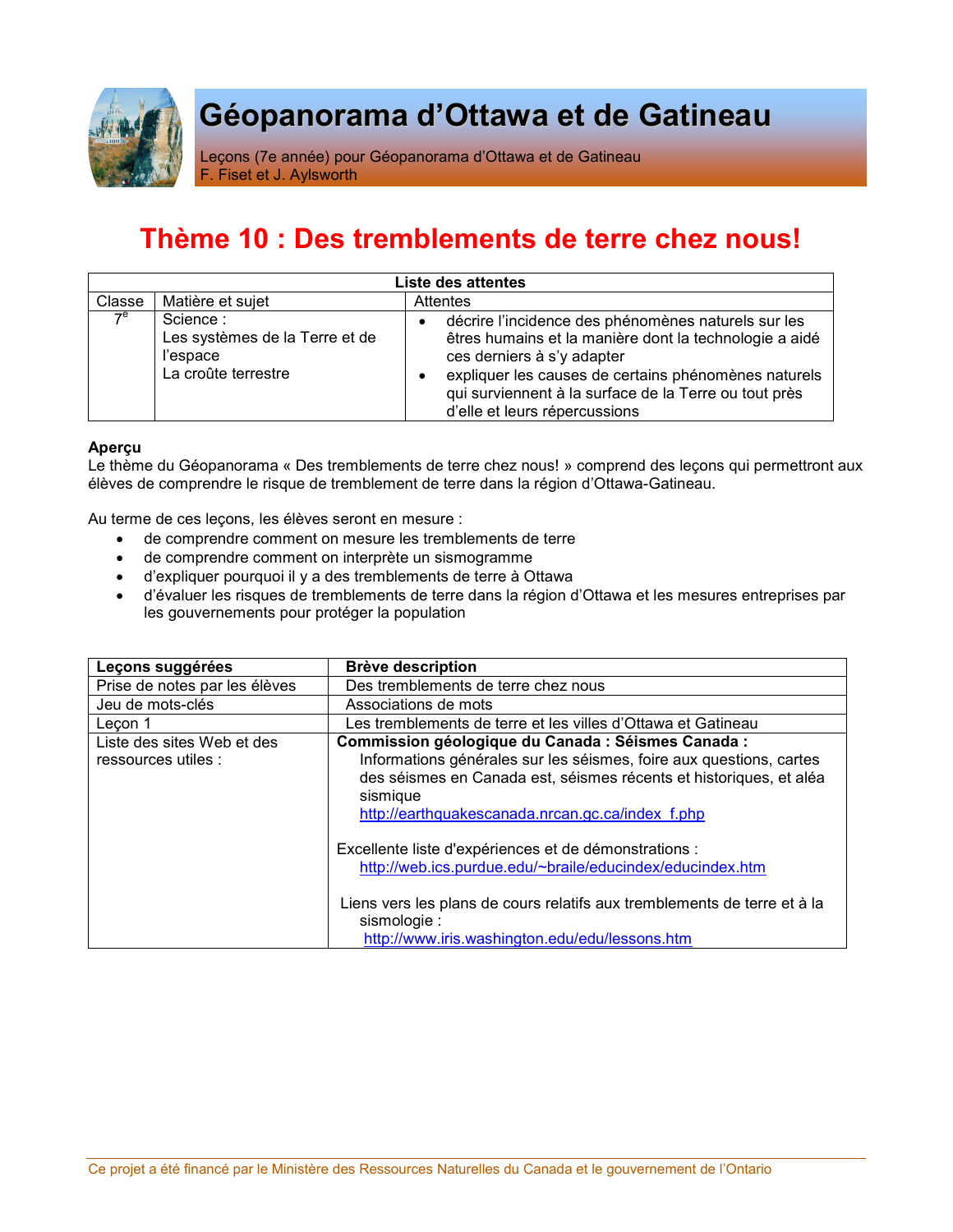## Qu'est-ce qui cause les tremblements de terre?

Des tremblements de terre dévastateurs sont peu probables, mais le risque est présent.

Les tremblements de terre qui ont lieu dans la région d'Ottawa-Gatineau ont pour causes:

- les plaques tectoniques de la région qui sont comprimées
- · la libération de l'énergie accumulée
- les failles du graben d'Ottawa-Bonnechere ou de l'escarpement des hautesterres Laurentiennes ont lieu
- des secousses sont provoquées : c'est un tremblement de terre!

### Ce que nous ressentons



L'épicentre est l'endroit, à la surface terrestre, qui se trouve directement au-dessus du lieu du tremblement de terre.

Les secousses se ressentent de moins en moins, à mesure que l'on s'éloigne de l'épicentre.

## Les tremblements de terre se mesurent de deux manières :

|             | <b>Intensité</b>                                                                                                                | <b>Magnitude:</b>                     |
|-------------|---------------------------------------------------------------------------------------------------------------------------------|---------------------------------------|
| Ce que nous | Ce que nous ressentons.                                                                                                         | L'amplitude du mouvement de           |
| mesurons    | L'amplitude d'une secousse<br>ressentie à un endroit donné (à<br>chaque endroit, on ressent la<br>secousse de façon différente) | faille au point d'origine (épicentre) |
| L'échelle   | Échelle de Mercalli modifiée                                                                                                    | Échelle de Richter                    |
| Les         | I à XII                                                                                                                         | De 1 (enregistrée mais non            |
| échelons    |                                                                                                                                 | ressentie) à 8 ou plus (dégâts        |
|             |                                                                                                                                 | graves)                               |

\*Chaque tremblement de terre a une seule magnitude mais peut avoir beaucoup d'intensités

Exemple de tremblement de terre: le 1<sup>er</sup> janvier 2000, épicentre situé à North Bay Magnitude: 5,2 Intensité à Ottawa : III. (à 300 km).

## Pour nous protéger

- Le Code national du bâtiment précise les normes relatives aux constructions antisismiques.
- Des cartes contenant des renseignements géologiques et sismologiques peuvent aider à prédire les mouvements de sol.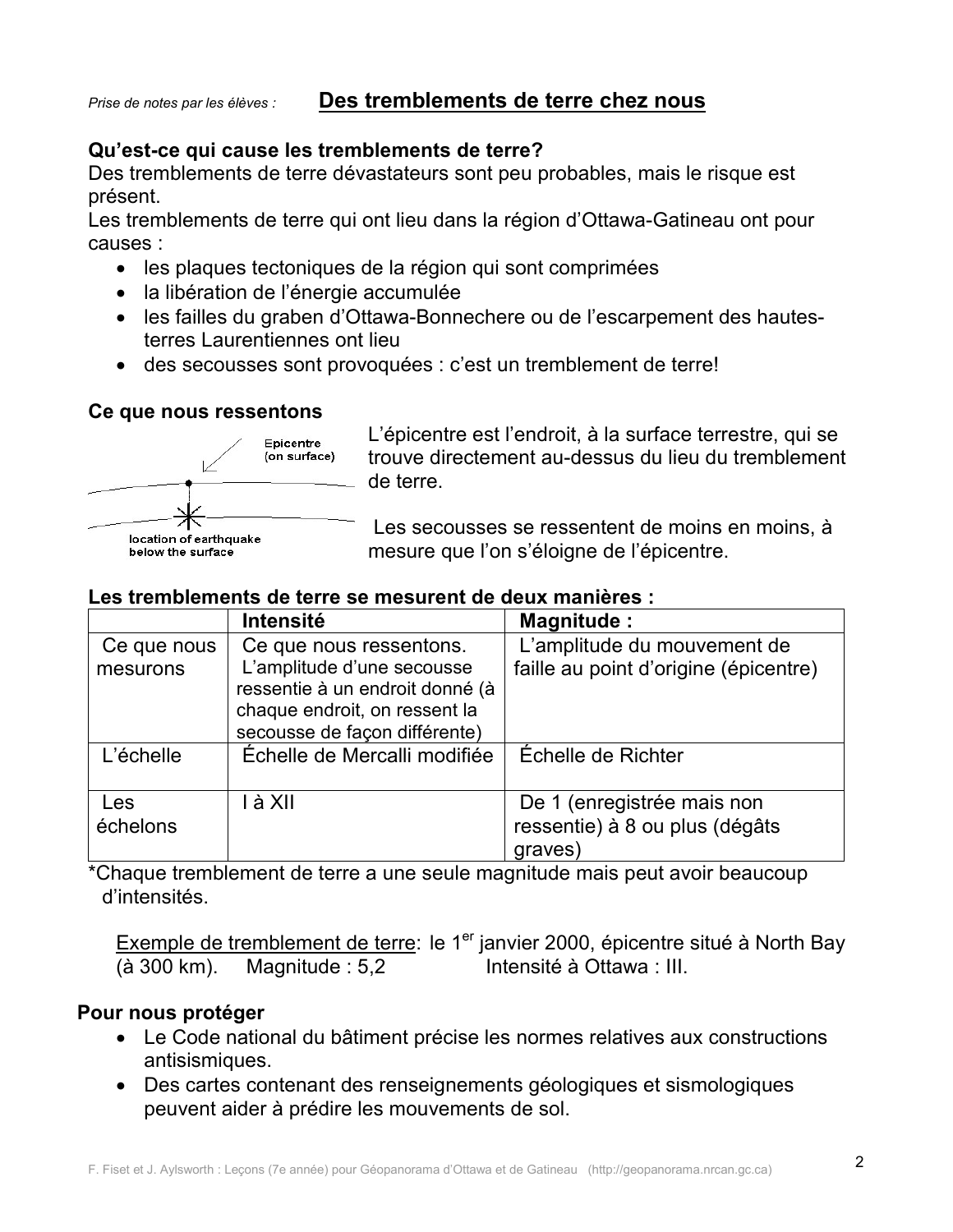nom:

#### **Tremblements de Terre**

- $1.$ Accumuler
- $\mathcal{P}$ Actif
- $3.$ Compresser
- 4. Faille
- 5 Graben
- 6. Intensité
- $\overline{7}$ . Réactiver
- 8 **Risque**
- 9. Sismogramme
- $10.$ Sismographe
- $11.$ Sismoloque
- $12<sub>1</sub>$ Coulissage
- $13.$ Contrainte
- 
- $14.$ Plaques tectoniques
- grandes portions rigides de la croûte terrestre. a)
- une situation précaire de laquelle peut découler un danger  $b)$ physique ou une perte économique.
- longue brèche (fissure) dans une roche, causée par les  $c)$ mouvements de la croûte terrestre.
- commencer à bouger ou redémarrer un processus suite à d) une période d'inactivité.
- force qui peut déformer ou rompre.  $e)$
- instrument qui enregistre les mouvements (ondes  $f)$ sismiques) de la croûte terrestre.
- mouvement entre deux couches de roches. g)
- h) personne qui étudie la science des tremblements de terre
- mesure l'incidence d'un tremblement de terre sur les êtres i) humains et la structure à un endroit donné.
- tracé imprimé ou numérique d'un sismographe. i)
- $k)$ bloc, s'est déplacé vers le bas (déplacement vertical) le long des failles par rapport aux roches situées de chaque côté.
- $\mathsf{I}$ réduire, comprimer ou compacter des choses afin de les faire tenir dans un espace plus exigu.
- m) encore fonctionnel ou en mouvement
- se mettre ensemble ou augmenter en quantité n)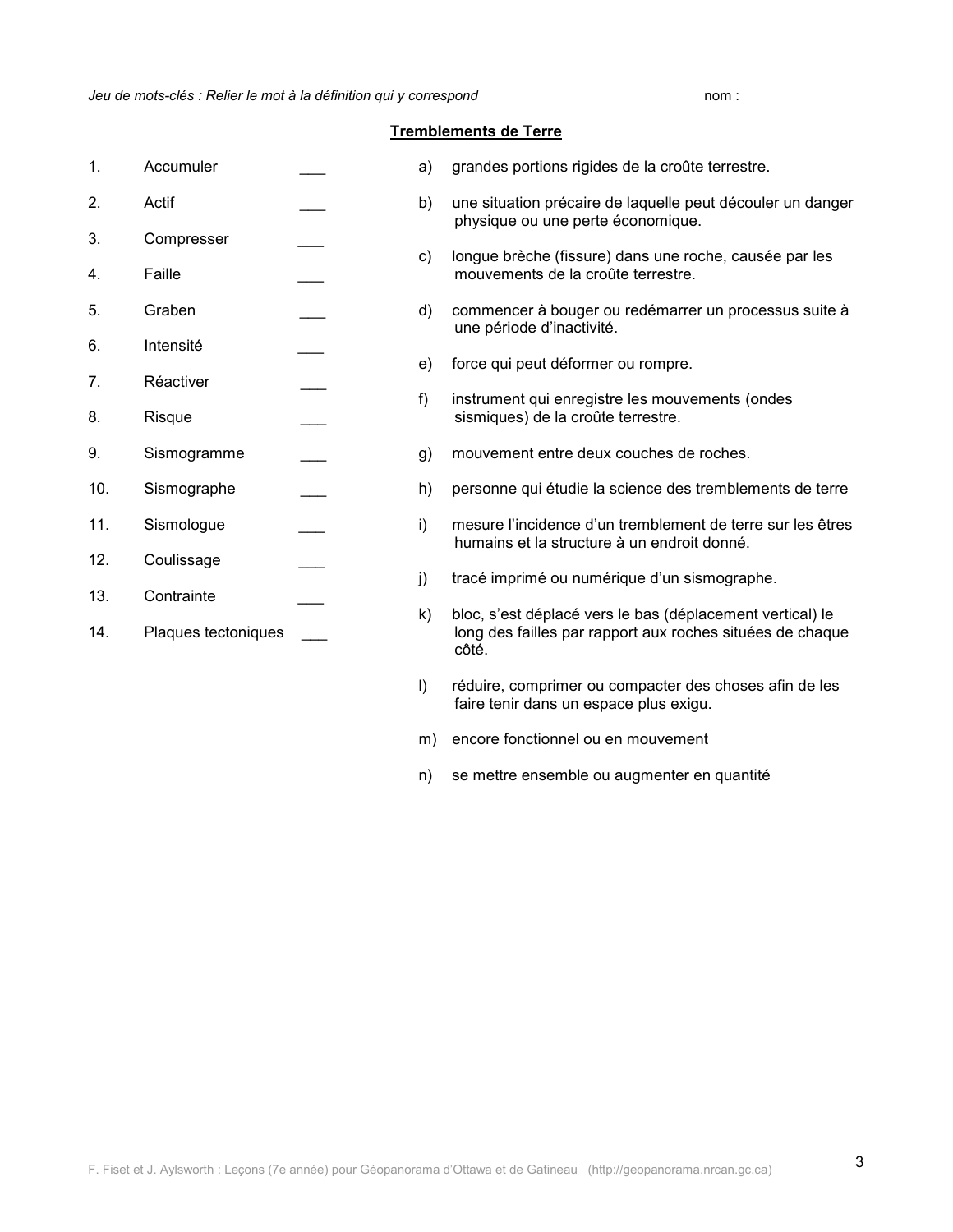### Tremblements de Terre

| 1.             | Accumuler               | n |
|----------------|-------------------------|---|
| 2.             | Actif                   | m |
| 3.             | Compresser              |   |
| 4.             | Faille                  | C |
| 5.             | Graben                  | k |
| 6.             | Intensité               | i |
| 7 <sub>1</sub> | Réactiver               | d |
| 8.             | Risque                  | b |
| 9.             | Sismogramme             | j |
|                | 10. Sismographe         | f |
|                | 11. Sismologue          | h |
|                | 12. Coulissage          | g |
|                | 13. Contrainte          | e |
|                | 14. Plaques tectoniques | а |
|                |                         |   |
|                |                         |   |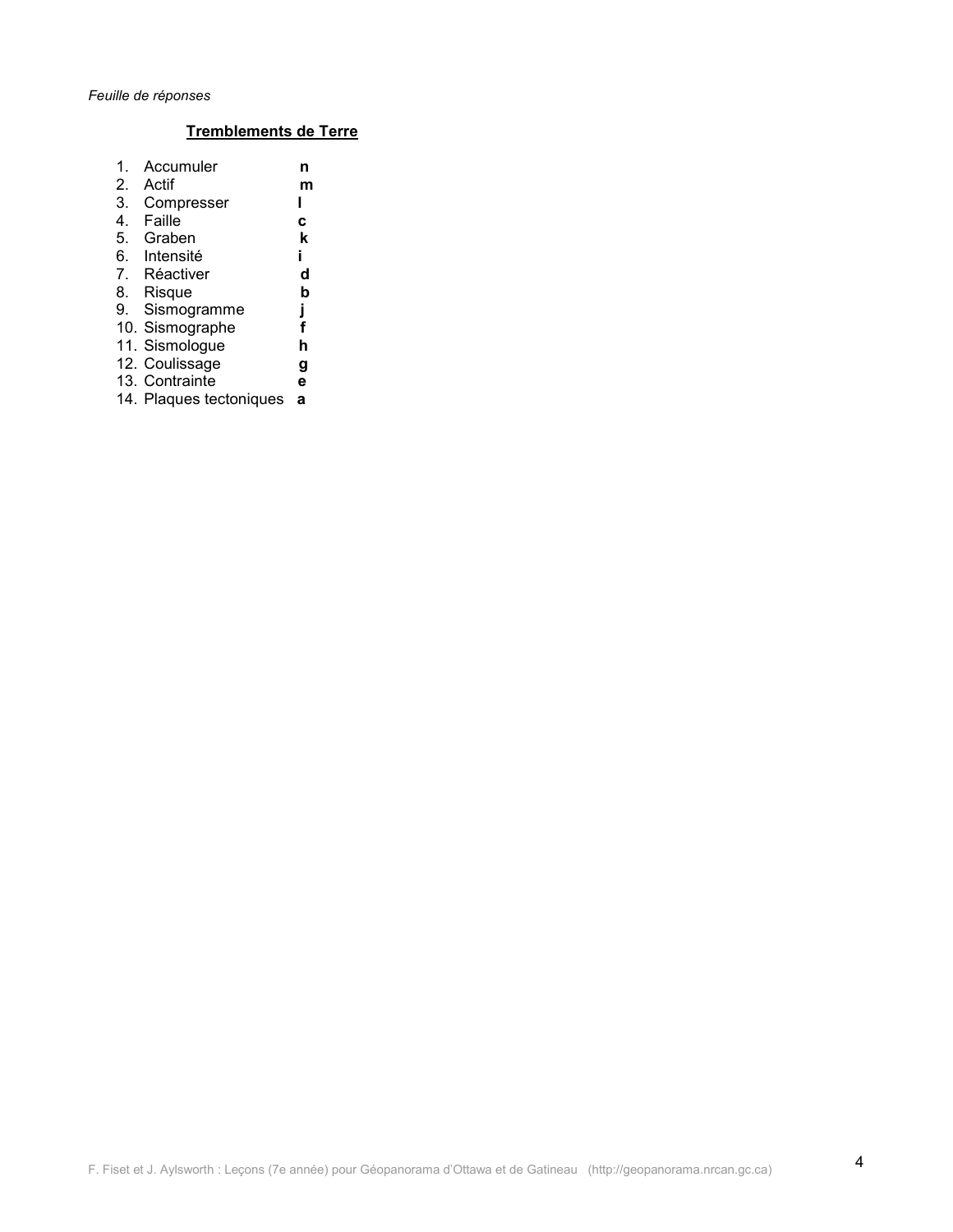#### $10.1$ Leçon 1 : Les tremblements de terre et les villes d'Ottawa et Gatineau

#### **Brève description**

Cette leçon se compose de la recherche en ligne sur des tremblements de terre, suivis des questions concernant des causes et la prédiction de tremblement de terre et l'état de préparation. Les étudiants apprendront à lire un sismogramme et à calculer l'épicentre du séisme 2006 (Thurso) qui a secoué Ottawa.

#### Matériel suggéré

Accès à Internet Feuille de travail des élèves

Durée : 40 minutes

### Instructions relatives à la leçon

- 1. Les élèves effectuent des recherches concernant les tremblements de terre sur le site Web de Ressources naturelles Canada. http://earthquakescanada.nrcan.qc.ca/index f.php
- 2. Distribuez les feuilles de travail et les élèves répondent aux questions. La question 4 pourrait être une discussion dans la classe. « Élaborez un plan comprenant un certain nombre de suggestions que vous pourriez présenter aux gouvernements municipaux d'Ottawa-Gatineau afin de réduire les dommages causés aux constructions, aux structures, et les blessures. »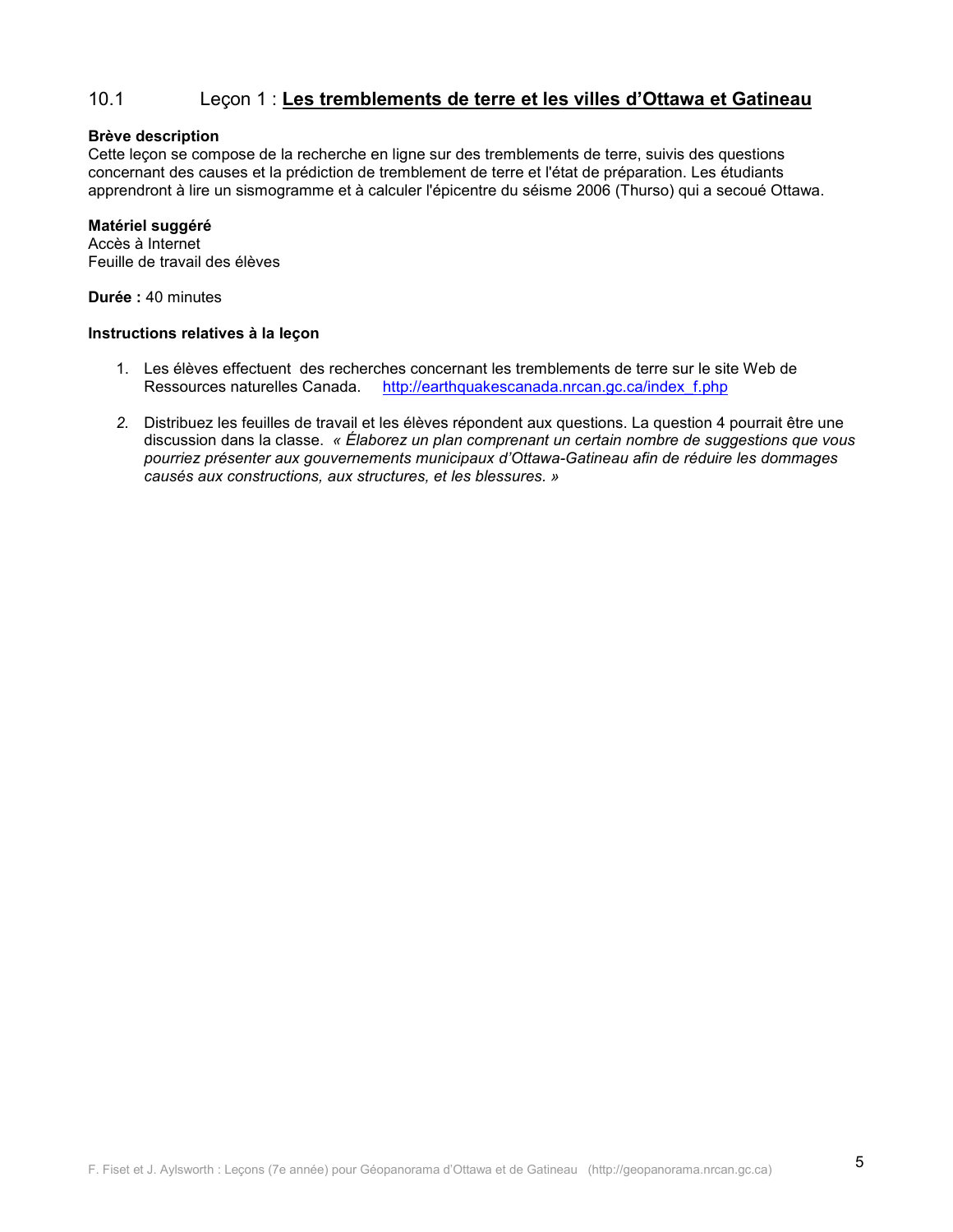#### Feuille de travail des élèves : Les tremblements de terre et les villes d'Ottawa et Gatineau

- 1. Effectuez des recherches concernant les tremblements de terre sur le site Web de Ressources naturelles Canada. http://earthquakescanada.nrcan.gc.ca/index f.php
- 2. Puis, répondez aux questions suivantes :
	- 1. Quelle est la cause la plus vraisemblable des tremblements de terre dans la région d'Ottawa-Gatineau?

2. Énumérez les renseignements requis pour essayer de prédire l'éventualité d'un tremblement de terre.

- 3. Trouvez l'épicentre d'un tremblement de terre. (voir les feuilles jointe d'instruction.)
- 4. Élaborez un plan comprenant un certain nombre de suggestions que vous pourriez présenter aux gouvernements municipaux d'Ottawa-Gatineau afin de réduire les dommages causés aux constructions, aux structures, et les blessures.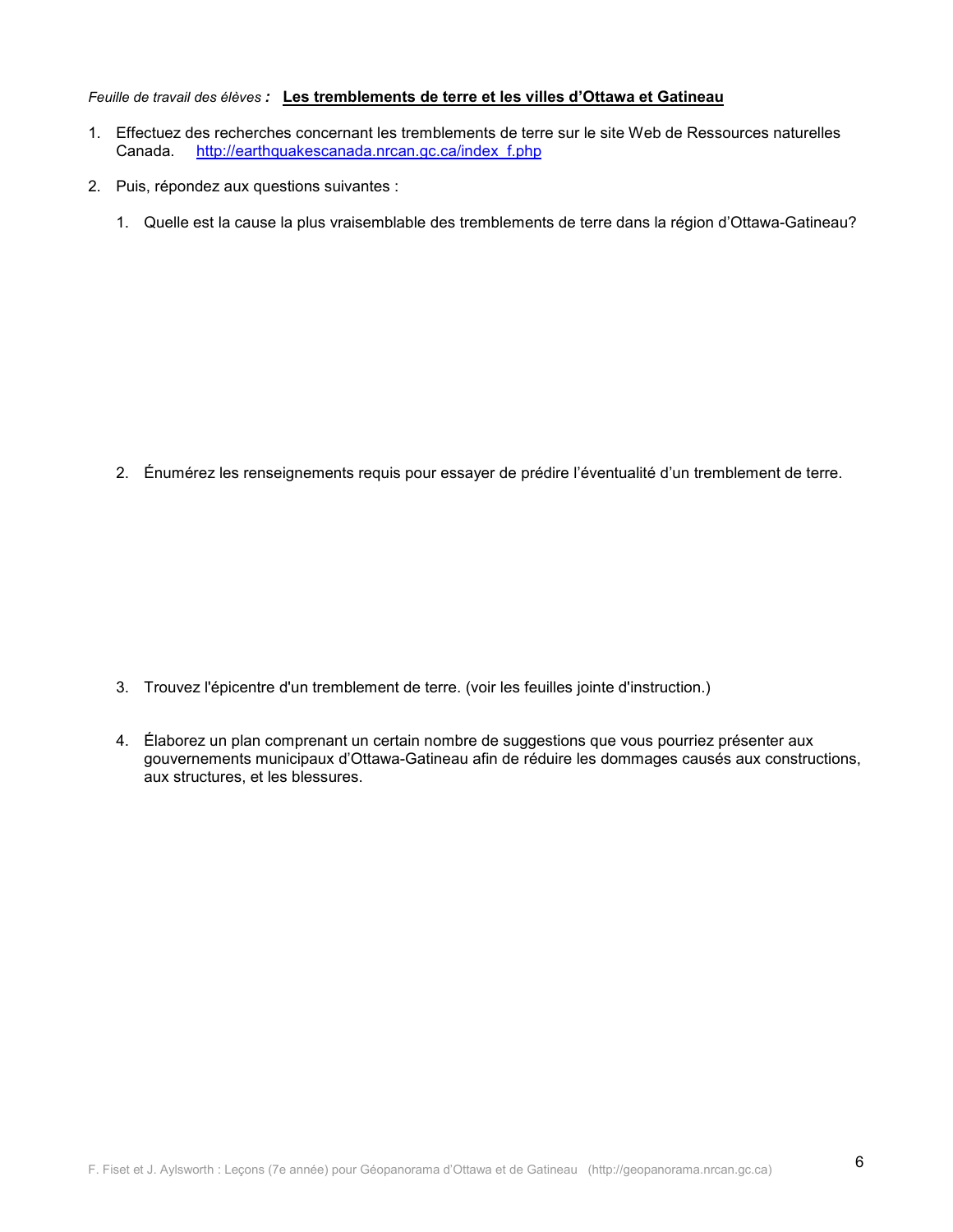Feuille de travail des élèves :

#### **Trouvez l'épicentre**

Pendant un tremblement de terre, des ondes séismiques sont produites. Les ondes de compression directes (ondes P) sont les ondes plus rapides et les ondes de cisaillement (ondes S) se propagent plus lentement. Chaque type fait un signature unique sur un sismographe.

À la station d'enregistrement, la différence dans le temps d'arrivée des ondes P direct et S est employée pour calculer la distance à l'épicentre du tremblement de terre. En utilisant la triangulation, les distances calculées de plusieurs différentes stations peuvent être tracées pour localiser l'épicentre. (d'une manière approximative)



| Au Canada est, la vitesse de l'onde $P = 6.2$ km/s et l'onde $S = 3.65$ km/s<br>Différence = $2.65$ km/s                                         |  |
|--------------------------------------------------------------------------------------------------------------------------------------------------|--|
| 1. Onde P : temps pour voyager une distance (D) de l'épicentre à une station séismique : T <sub>P</sub> = D / 6.2                                |  |
| 2. Onde S : temps pour voyager une distance (D) de l'épicentre à une station séismique : $T_S = D / 3.65$                                        |  |
| 3. La différence du temps d'arrivée entre les ondes P et les ondes S est :<br>$\Delta T = T_s - T_P$<br>$= D/3.65 - D/6.2$<br>$= 2.65 D / 22.63$ |  |
| Distance de l'épicentre à la station sismique est :<br>$D = 22.63 \Delta T / 2.65$<br>14.                                                        |  |

- 1.a. Quel est le temps nécessaire pour des ondes P à voyager 100 kilomètres ?
- b. Quel est le temps nécessaire pour des ondes S à voyager 100 kilomètres ?
- c. Quelle est la différence à temps entre l'arrivée des ondes de P et S pour une distance de 100 km ?
- d. Si la différence du temps d'arrivée des ondes de P et de S était de 20 secondes, quelle est la distance entre l'épicentre et l'emplacement de sismographe ?
- 2. Quatre stations séparées des sismographes et ont mesuré le temps entre l'arrivée des ondes P et S. Identifiez l'arrivée des ondes P et S sur les séismogrammes. Calculez la distance à l'épicentre de chaque station.

| Station           | Différence du temps d'arrivée | <b>Distance</b> |
|-------------------|-------------------------------|-----------------|
| ALFO (Alfred)     |                               |                 |
| GAC (Glen Almond) |                               |                 |
| OTT (Ottawa)      |                               |                 |
| TRQ (Tremblant)   |                               |                 |

3. Calculez l'épicentre : Sur une carte du Canada est, inscrivez un cercle avec un compas, telle que le point de le compas est sur l'endroit de le sismographe et le rayon du cercle est égal à la distance calculée à l'épicentre. Répétez pour les autres stations. L'épicentre du tremblement de terre est situé près du point auquel les cercles se recoupent approximativement.

Où est l'épicentre de ce tremblement de terre ? Quel est le nombre minimum des stations que sont nécessaires pour trouver un épicentre ?

4. La magnitude de ce tremblement de terre était 4. Quelques rapports de ce qui a été senti près d'Ottawa sont joints ici. En utilisant l'information du web (http://earthquakescanada.nrcan.gc.ca/index f.php), quelle était l'intensité de ce tremblement de terre dans la région d'Ottawa ?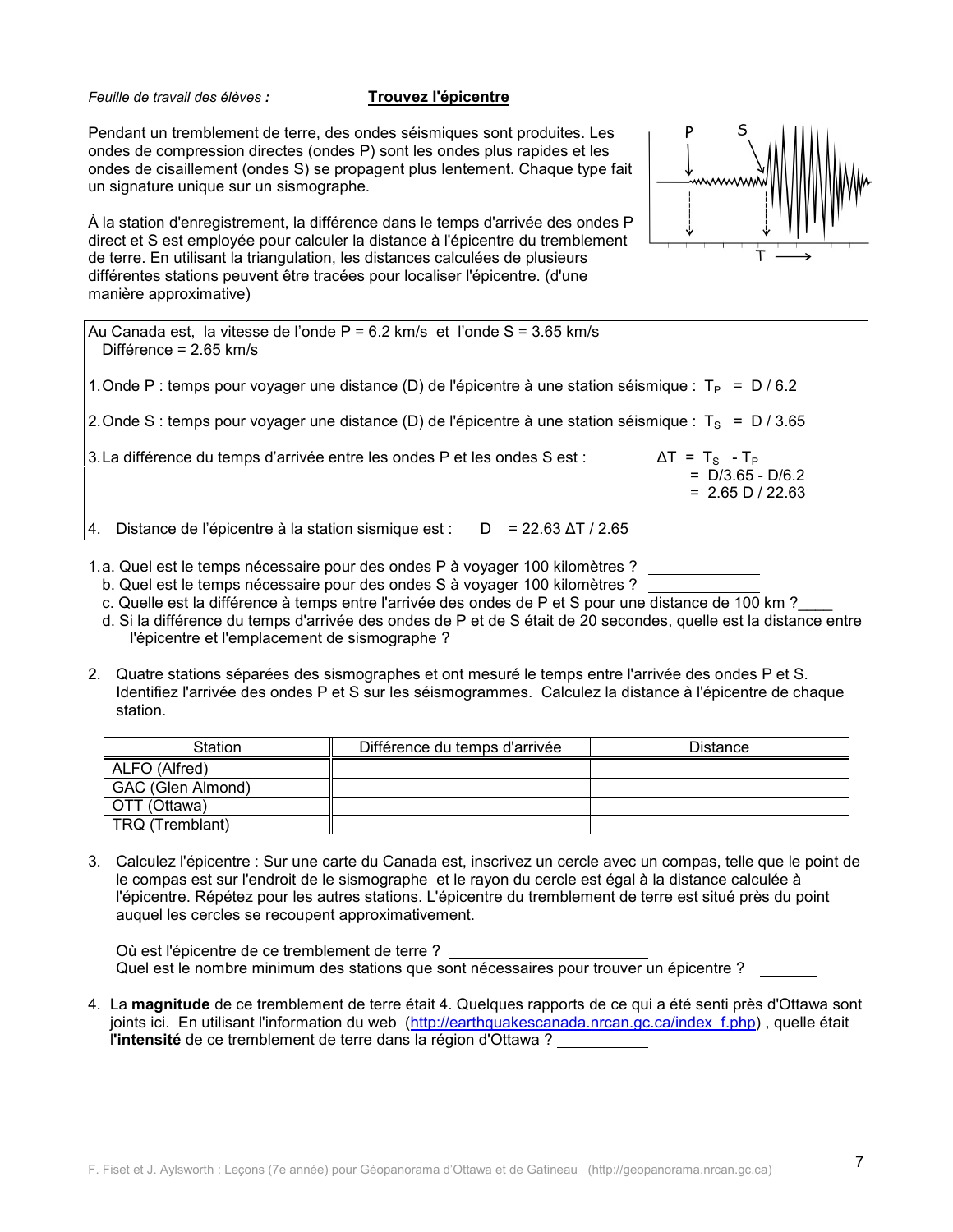### rapports de ce qui a été senti

| Ville    | Entendu                                                                                                                                                                                                                    | Senti                                                                                                                                                                                                                                | Vu                                                                                                                                                                                                                                                                                                                          | Dommages                                                                    |
|----------|----------------------------------------------------------------------------------------------------------------------------------------------------------------------------------------------------------------------------|--------------------------------------------------------------------------------------------------------------------------------------------------------------------------------------------------------------------------------------|-----------------------------------------------------------------------------------------------------------------------------------------------------------------------------------------------------------------------------------------------------------------------------------------------------------------------------|-----------------------------------------------------------------------------|
| Carp     | Ressemblait le gronder<br>de l'équipement lourd<br>conduisant sur notre<br>propriété, ou à du<br>tonnerre éloigné. Entendu<br>le cliquetis des plats.                                                                      | A senti la secousse<br>de la maison                                                                                                                                                                                                  | Vu rien se déplacer                                                                                                                                                                                                                                                                                                         | Non                                                                         |
| Rockland | Dehors, les arbres<br>fendaient, j'ai entendu le<br>grondement au sol. À<br>l'intérieur, les plats<br>cliquetaient,<br>particulièrement les<br>verres et le cristal.                                                       | L'enfant n'a pas<br>réveillé, mais la<br>maison a<br>définitivement<br>secoué. La plate-<br>forme extérieure et le<br>plancher secouaient.<br>J'avais de la difficulté<br>obtenir le bouton de<br>porte pour marcher<br>directement. | Secousse de plate-forme et<br>de maison. Des oiseaux qui<br>dorment normalement à ce<br>moment de la nuit, ont été<br>tout agités dehors. Ils<br>volaient hors des buissons<br>de cèdre. Mes chats sont<br>descendus au sous-sol et<br>se sont cachés pendant un<br>moment. Des verres ont été<br>déplacés dans le coffret. | Non                                                                         |
| Hammond  | Ressemblait à une<br>machine mobile de la<br>terre qui passait de<br>l'arrière de la propriété<br>vers l'avant.                                                                                                            | La maison entière a<br>secoué. Duré 15<br>secondes. Il a senti<br>comme là soulevaient<br>des vagues d'océan<br>sous le plancher le<br>temps entier.                                                                                 |                                                                                                                                                                                                                                                                                                                             | Non                                                                         |
| Navan    | D'abord nous avons<br>entendu un bas<br>grondement qui sentait<br>comme ça venait vers<br>nous. Puis nous nous<br>sommes sentis que toute<br>la maison secouait, et un<br>grand coup, comme une<br>explosion, c'est suivi. | Toute la maison a<br>secoué.                                                                                                                                                                                                         | Quelques photos étaient un<br>peu tordues et quelques<br>articles ont tombés d'une<br>étagère dans la salle de<br>bains.                                                                                                                                                                                                    | Non                                                                         |
| Gatineau | Ressemblé à de 2 grands<br>coups. Premier a été<br>extrêmement fort suivi de<br>gronder. Le deuxième<br>coup, a été également<br>fort suivi de gronder qui<br>c'est soulager alors a des<br>vibrations décroissantes.      | La maison entière a<br>secoué, tout vibrait.                                                                                                                                                                                         | Les lampes balançaient et<br>à un point les lumières<br>semblaient d'être sur le<br>bord de sortir pendant que<br>l'électricité flottait.                                                                                                                                                                                   | Non                                                                         |
| Nepean   | Retenti comme si<br>quelque chose s'était<br>brisée dans la maison ou<br>s'approchait d'elle telle<br>qu'un avion.                                                                                                         | La maison entière a<br>secoué nettement.<br>C'était très effrayant.                                                                                                                                                                  | Les ongles dans les<br>goujons de nos murs<br>sortent maintenant du mur.<br>Vous pouvez voir toutes les<br>têtes des ongles justes<br>sous la peinture.                                                                                                                                                                     | Oui, les murs<br>de notre salle<br>à manger et<br>notre salle de<br>famille |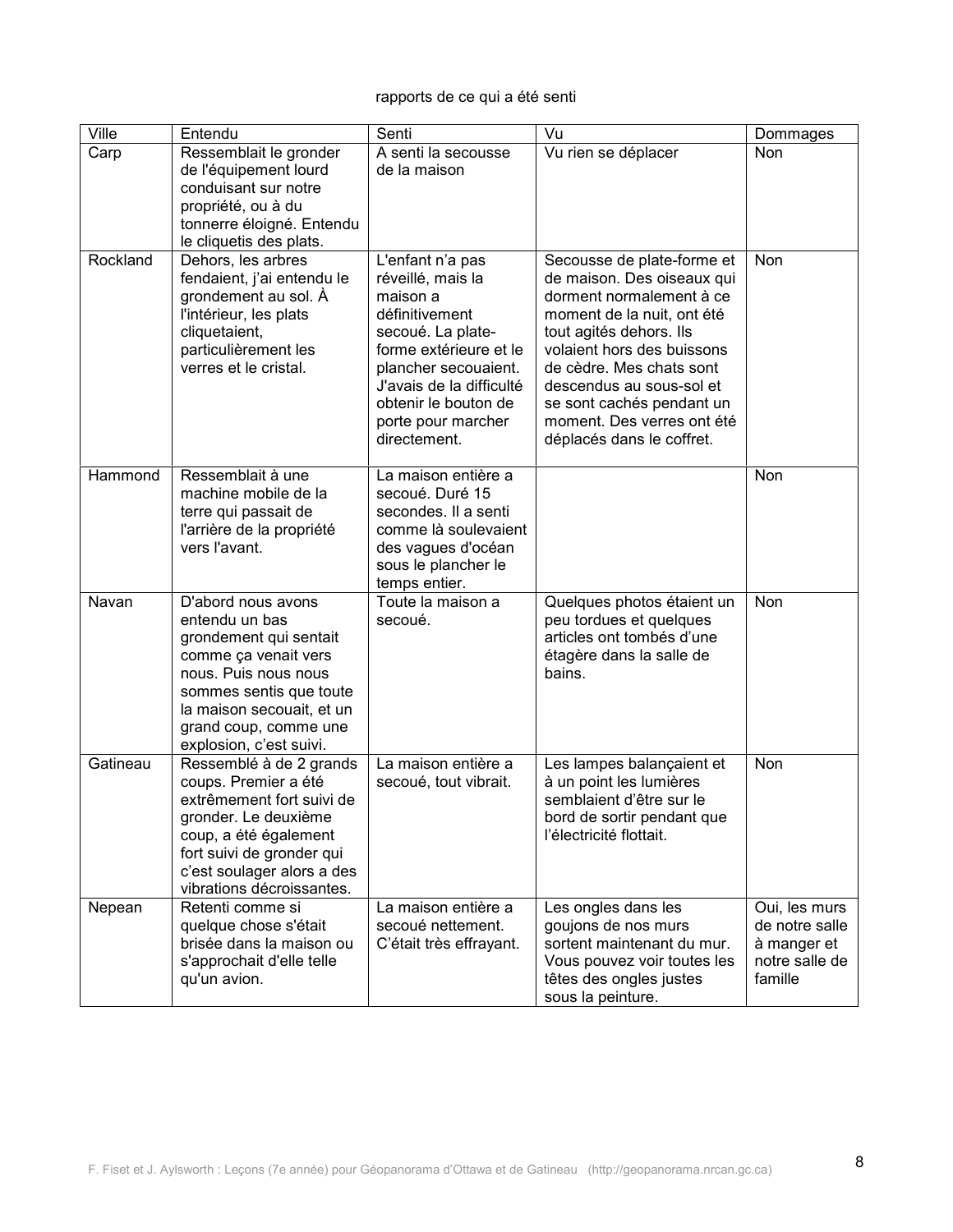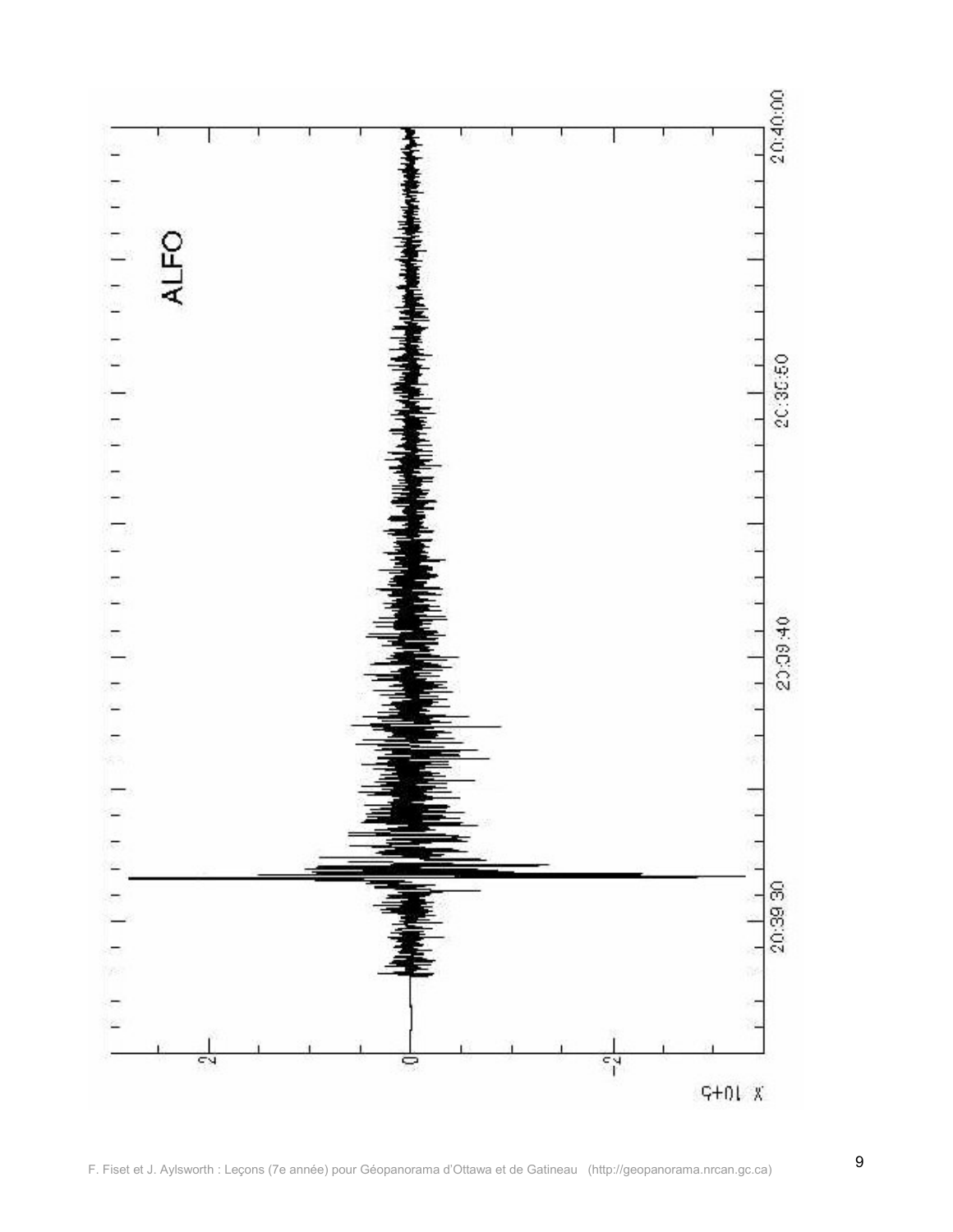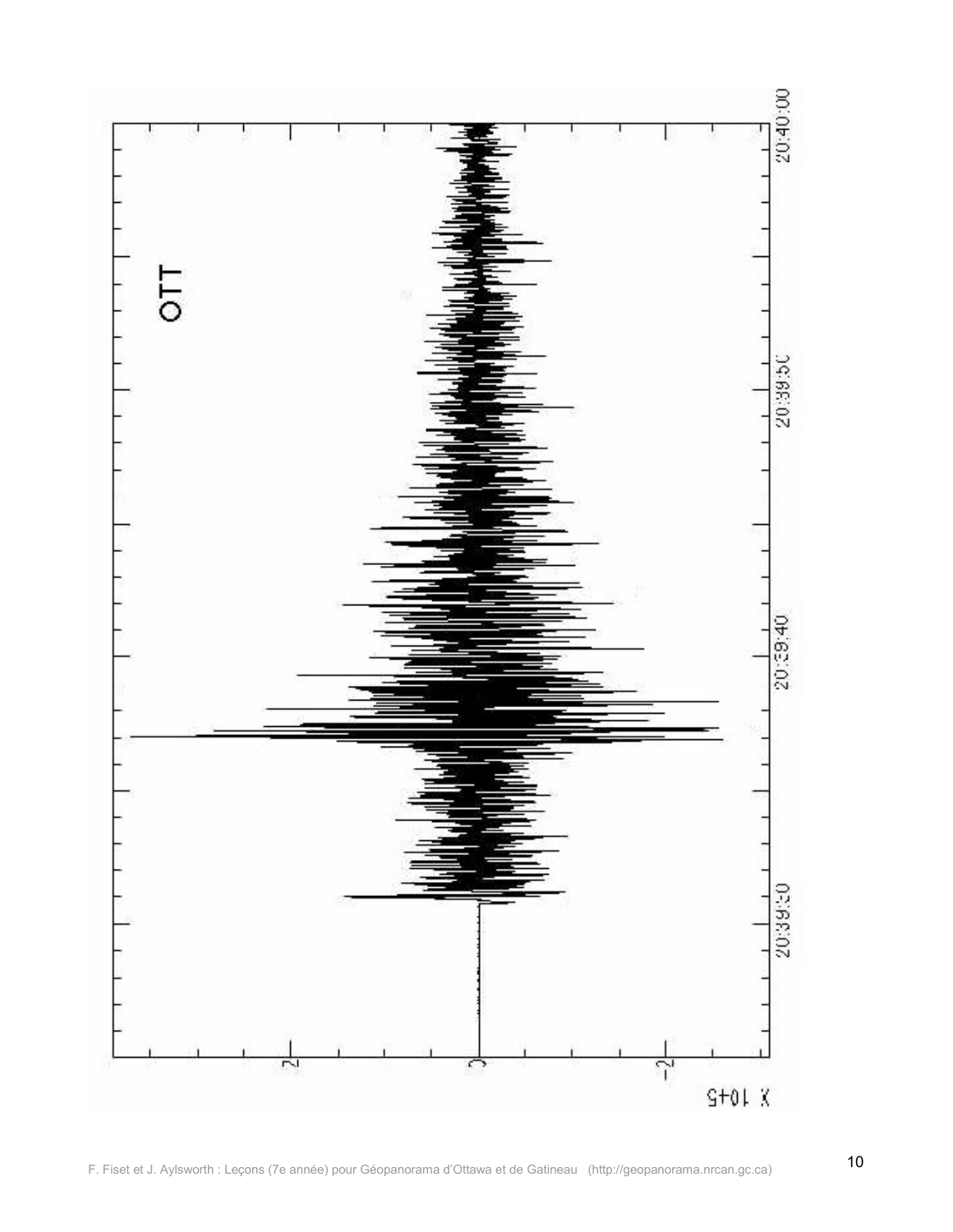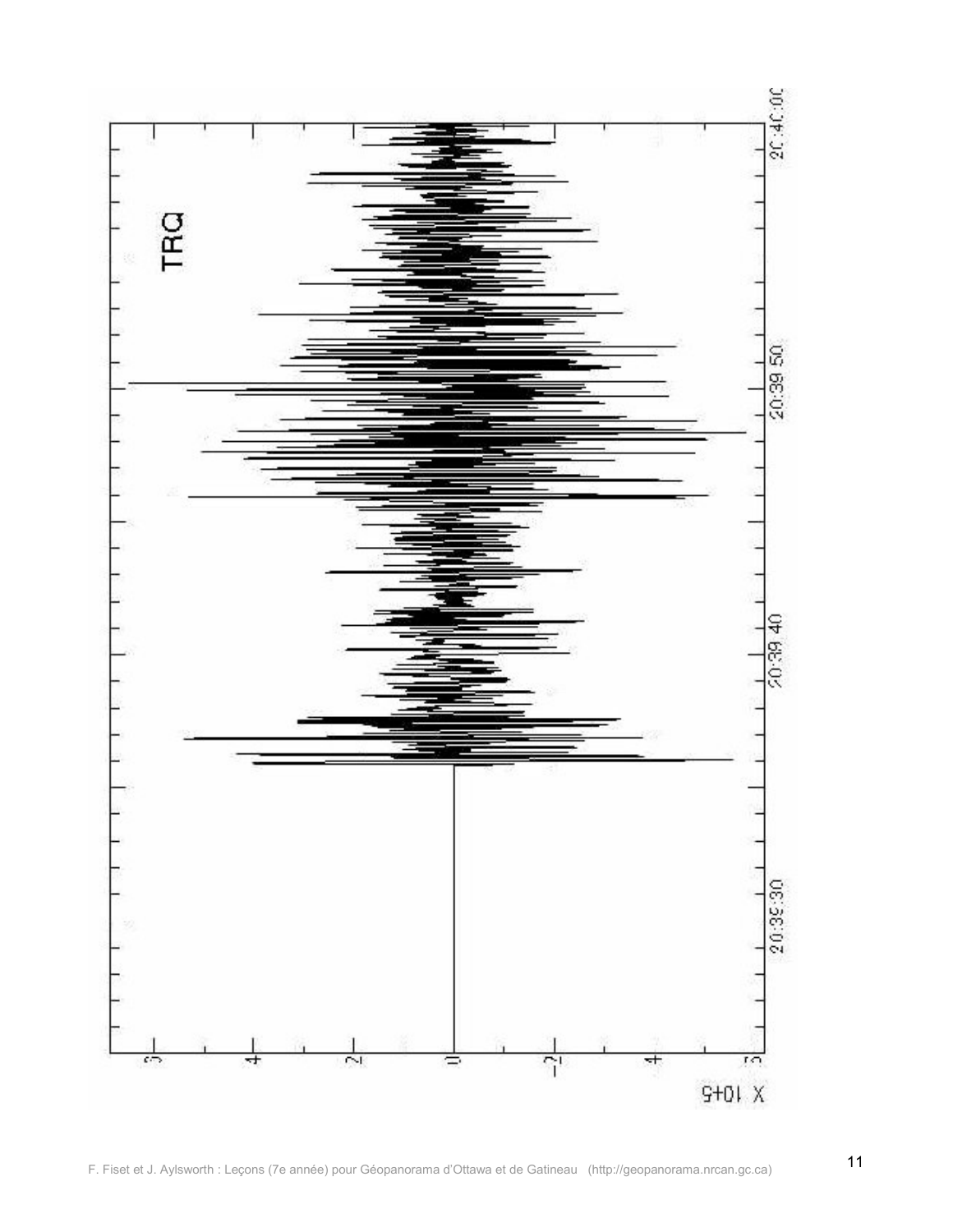